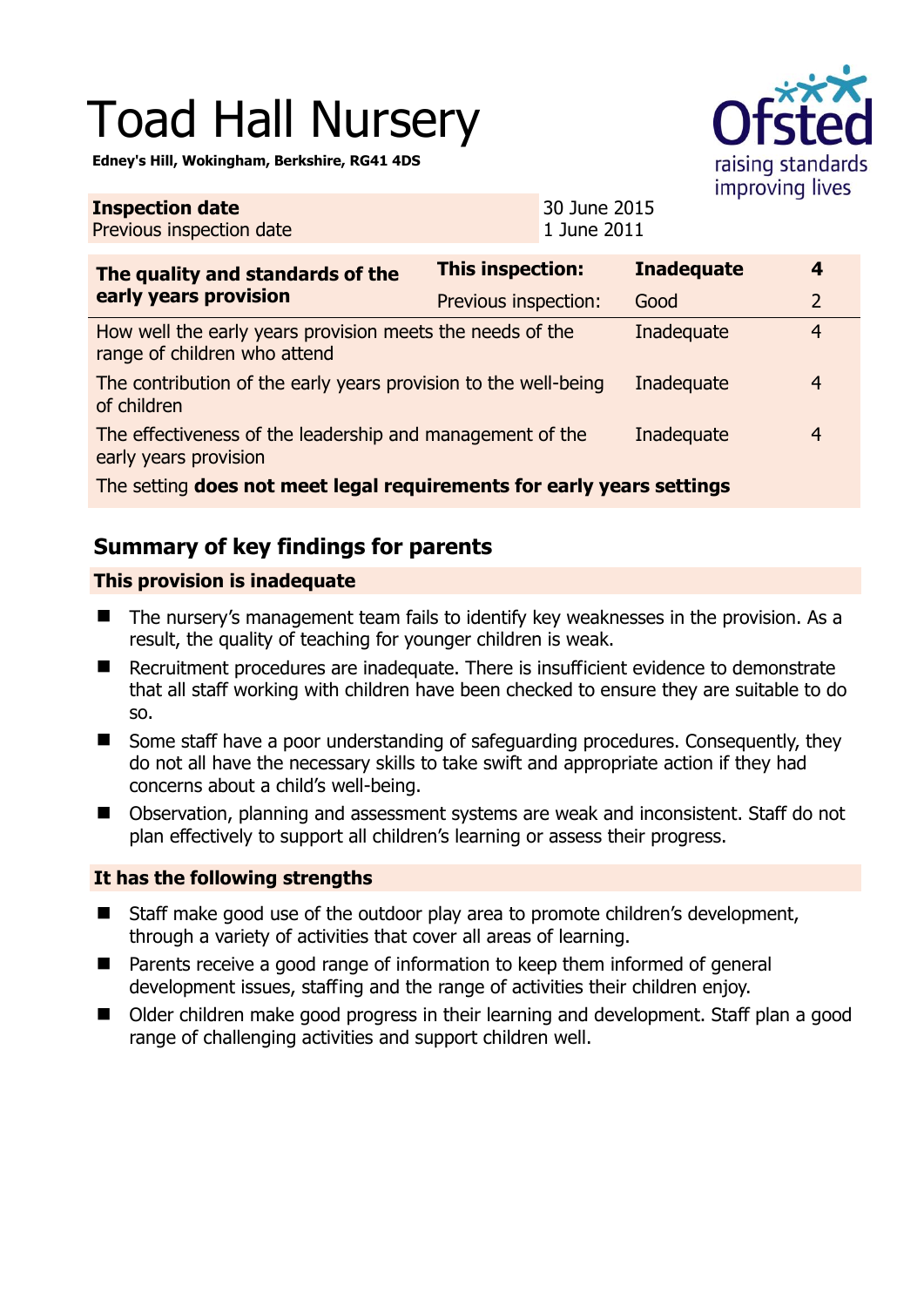## **What the setting needs to do to improve further**

#### **To meet the requirements of the Early Years Foundation Stage the provider must:**

- maintain a record of the checks that have been completed to assess staff suitability, including their qualifications, identity checks and references, as well as the number of the Disclosure and Barring Service check, the date it was undertaken and who obtained it
- make sure staff have a secure understanding of the signs and symptoms of abuse and of the procedures to follow if they have concerns about a child's welfare
- **I** improve the procedures for continually reviewing the nursery's performance and set challenging targets, including during staff supervision, to improve the quality of teaching, and to meet the requirements of the Early Years Foundation Stage
- **E** ensure observations and assessments are completed frequently enough to pinpoint where children need further support in their development, consider the child's interest and use this information to plan an enjoyable and challenging experience for all children.

#### **To meet the requirements of the Childcare Register the provider must:**

■ train all staff on the procedures to be followed to safeguard children from abuse or neglect (compulsory part of the Childcare Register).

#### **Inspection activities**

- The inspector conducted a joint observation with the deputy manager in the pre-school area of the nursery.
- The inspector spoke with parents to seek their views on the quality of the nursery.
- The inspector sampled a range of documentation, such as children's developmental records, staff suitability checks and qualifications.
- The inspector observed activities both indoors and outdoors and assessed the support for children's learning.
- The inspector met with the management team and the nursery owner to assess how they monitor the quality of provision within the nursery.

### **Inspector**

Maria Conroy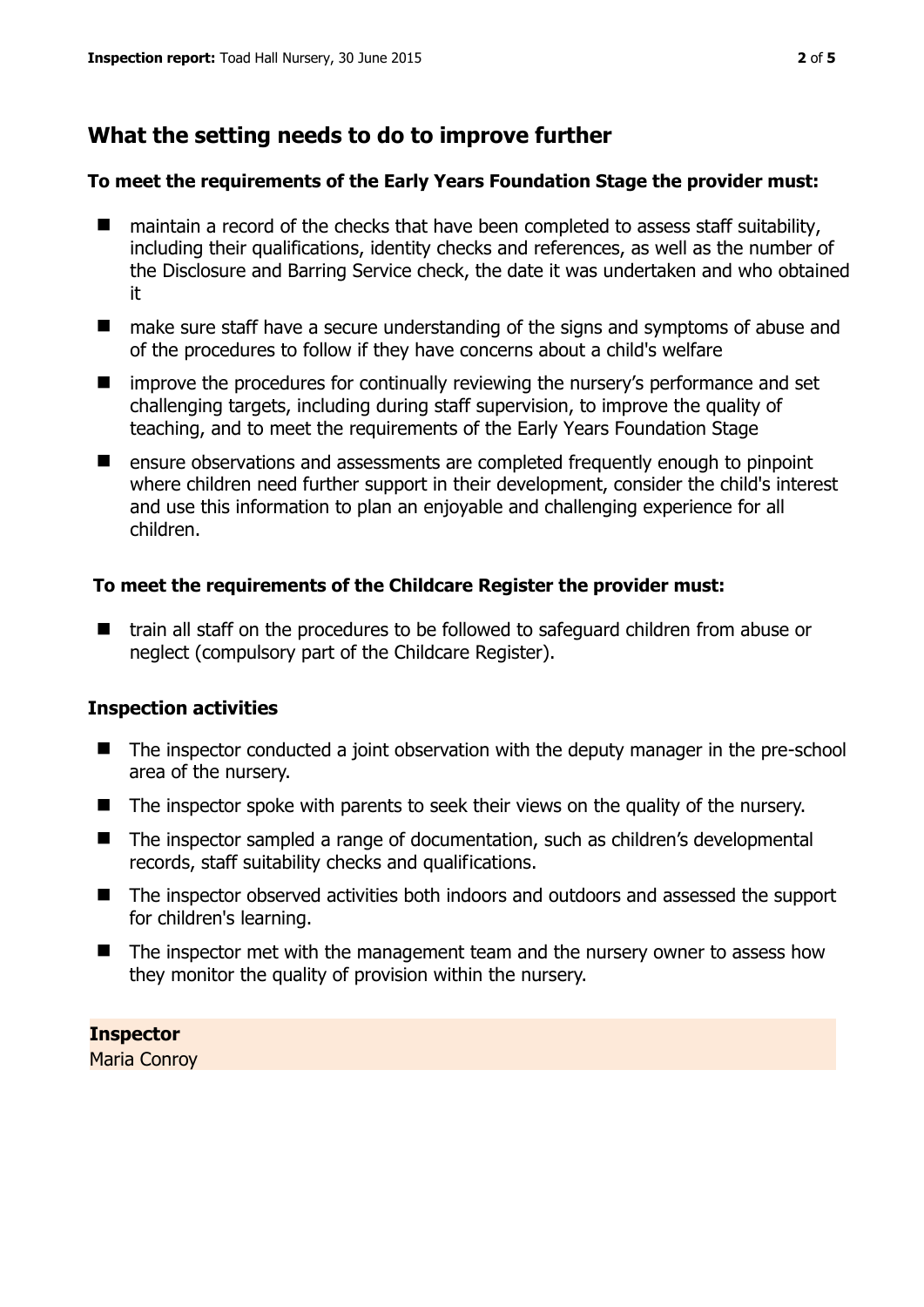#### **Inspection findings**

#### **How well the early years provision meets the needs of the range of children who attend. This is inadequate**

The quality of teaching within the nursery is variable. Staff know children well and they respond to them positively. However, staff do not observe children frequently enough to find out exactly what they need to do next to support all children's learning and development. Therefore, the activities for younger children do not always meet their individual developmental needs. Children have access to a broad range of resources to explore and investigate both indoors and outdoors, which supports all areas of their learning and development. Older children are provided with activities that challenge and extend their learning. Staff ask open-ended questions, which enables children to problem solve and come up with different solutions. Parents receive regular feedback on their child's care and progress. They attend reviews which enable them to find out how they can support their children's learning at home. Parents confirm staff have a good understanding of each family and provide individual support to help children settle well. The nursery has developed links with other settings children attend to ensure continuity of learning and well-being.

#### **The contribution of the early years provision to the well-being of children is inadequate**

Staff do not know how to protect children or how to identify when a child may be at risk. Children form positive relationships with staff, which make them feel secure. Toys and equipment are well organised to enable children to select what they wish to play with. The nursery is clean and well-maintained. Children have regular access to outdoor play and benefit from fresh air and exercise, which promotes their good health. Children behave well. They help to tidy up the toys and share snacks and drinks with their friends. This promotes the skills they need for when they move onto school. However, the breaches in the safeguarding requirements mean that children's safety and well-being is compromised.

#### **The effectiveness of the leadership and management of the early years provision is inadequate**

The leadership and management of the nursery are ineffective. The management team does not sufficiently monitor the quality of the staff practice in order to identify areas for future development. As a result, they fail to identify the weaknesses in teaching and learning, and are not meeting the safeguarding and welfare requirements. This also means the requirements of the Childcare Register are not met. For example, not all required records are available for inspection. This includes the checks undertaken on staff, including the Disclosure and Barring Service check. Therefore, there is no evidence to show how managers assess staff's suitability. Managers have recently introduced supervision for staff but this is not yet effective in supporting improvement in staff practice. Staff's knowledge and understanding of safeguarding procedures, and indicators of abuse, is inconsistent. Therefore, children's safety and well-being are put at risk. The nursery has addressed the area for development identified at the previous inspection.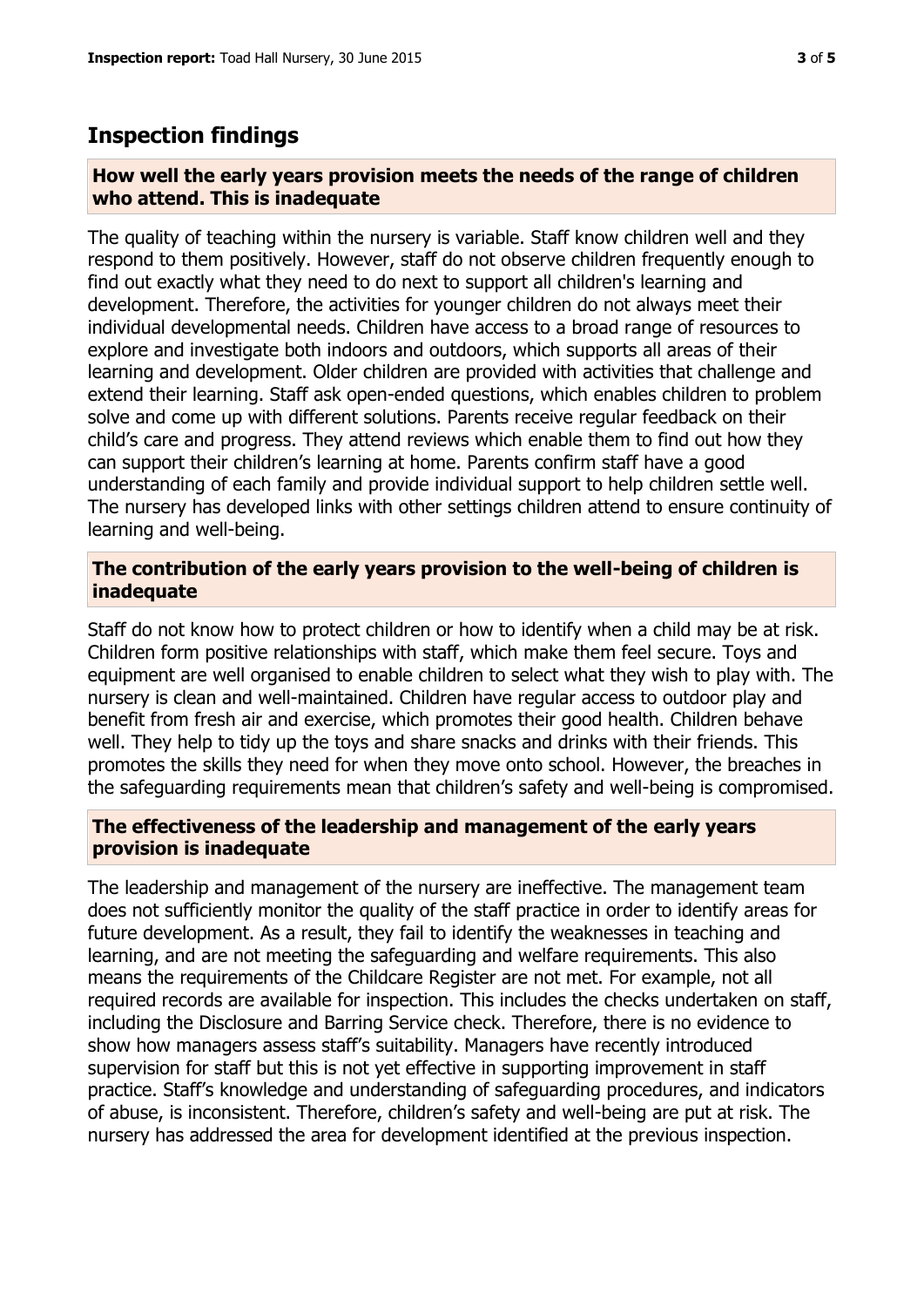## **Setting details**

| Unique reference number            | 148628                   |  |
|------------------------------------|--------------------------|--|
| <b>Local authority</b>             | Wokingham                |  |
| <b>Inspection number</b>           | 1018193                  |  |
| <b>Type of provision</b>           | Full-time provision      |  |
| <b>Registration category</b>       | Childcare - Non-Domestic |  |
| Age range of children              | $0 - 8$                  |  |
| <b>Total number of places</b>      | 107                      |  |
| Number of children on roll         | 171                      |  |
| <b>Name of provider</b>            | Maureen Ackroyd          |  |
| <b>Date of previous inspection</b> | 1 June 2011              |  |
| <b>Telephone number</b>            | 0118 9776200             |  |

Toad Hall Nursery is privately owned and opened in January 1995. It is registered on the Early Years Register and both the compulsory and voluntary parts of the Childcare Register. The nursery opens five days a week all year round, with the exception of bank holidays and the Christmas period. It is open from 8am until 6pm. The nursery receives funding for free early education for two-, three- and four-year-olds. There are currently 30 staff who work with the children. Of these, 24 hold relevant early years qualifications and five are working towards recognised early years qualifications.

This inspection was carried out by Ofsted under sections 49 and 50 of the Childcare Act 2006 on the quality and standards of provision that is registered on the Early Years Register. The registered person must ensure that this provision complies with the statutory framework for children's learning, development and care, known as the Early Years Foundation Stage.

Any complaints about the inspection or the report should be made following the procedures set out in the guidance 'Complaints procedure: raising concerns and making complaints about Ofsted', which is available from Ofsted's website: www.gov.uk/government/organisations/ofsted. If you would like Ofsted to send you a copy of the guidance, please telephone 0300 123 4234, or email enquiries@ofsted.gov.uk.